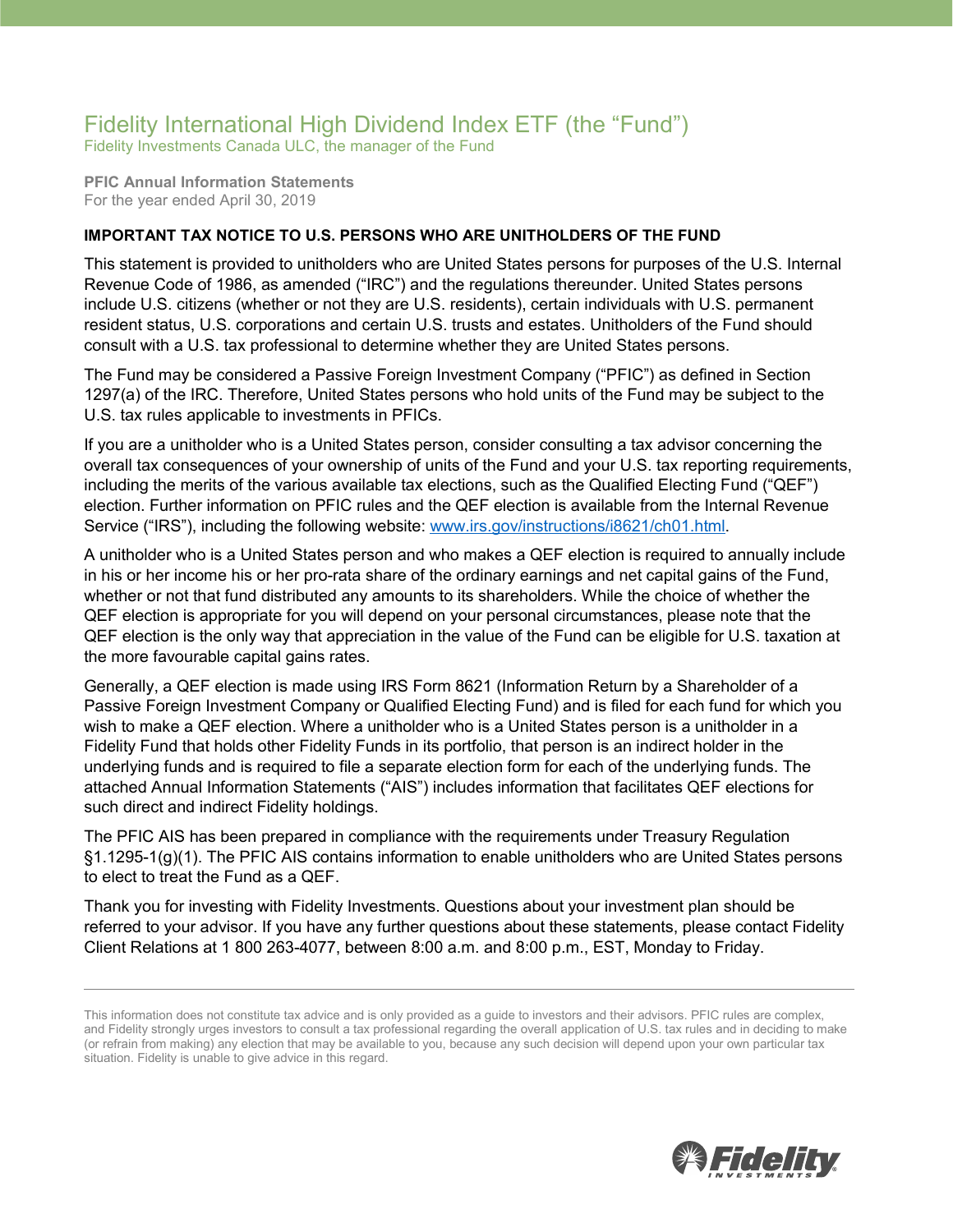## Fidelity International High Dividend Index ETF

**PFIC Annual Information Statements (US\$)** For the Fund's PFIC taxation year ended April 30, 2019

- 1. This Information Statement applies to the PFIC taxation year of Fidelity International High Dividend Index ETF (the "Fund") commencing on September 18, 2018 and ending on April 30, 2019.
- 2. The per-unit, per-day amounts of ordinary earnings and net capital gains for each class or series, as applicable, of the Fund and its lower tiered fund(s), as applicable, for the period specified in paragraph (1) are as follows:

| <b>FIDELITY FUND HELD</b>                         | <b>ORDINARY</b>    | <b>NET CAPITAL</b> | <b>CASH</b>             | <b>PROPERTY</b>         |
|---------------------------------------------------|--------------------|--------------------|-------------------------|-------------------------|
| <b>DIRECTLY</b>                                   | <b>EARNINGS \$</b> | <b>GAIN \$</b>     | <b>DISTRIBUTIONS \$</b> | <b>DISTRIBUTIONS \$</b> |
| Fidelity International High<br>Dividend Index ETF | 0.0035             | 0.0000             | 0.0000                  | 0.0005                  |

To determine your pro-rata share of the amounts above, multiply the amounts by the number of units of each class or series, as applicable, of units of the Fund you held during the year. Here is an example to illustrate the calculation using the per-unit, per-day factors:

You own 100 units of Fund A from the period January 1, 2019, through June 30, 2019. You purchased an additional 100 units of Fund A on July 1, 2019. You did not sell any units of the Fund at any time during the year.

The Fund's ordinary earnings were \$0.001 per unit, per day.

Result: Your ordinary earnings for 2019 are (\$0.001 \* 181 days \* 100) + (\$0.001 \*184 days\* 200) = \$54.90.